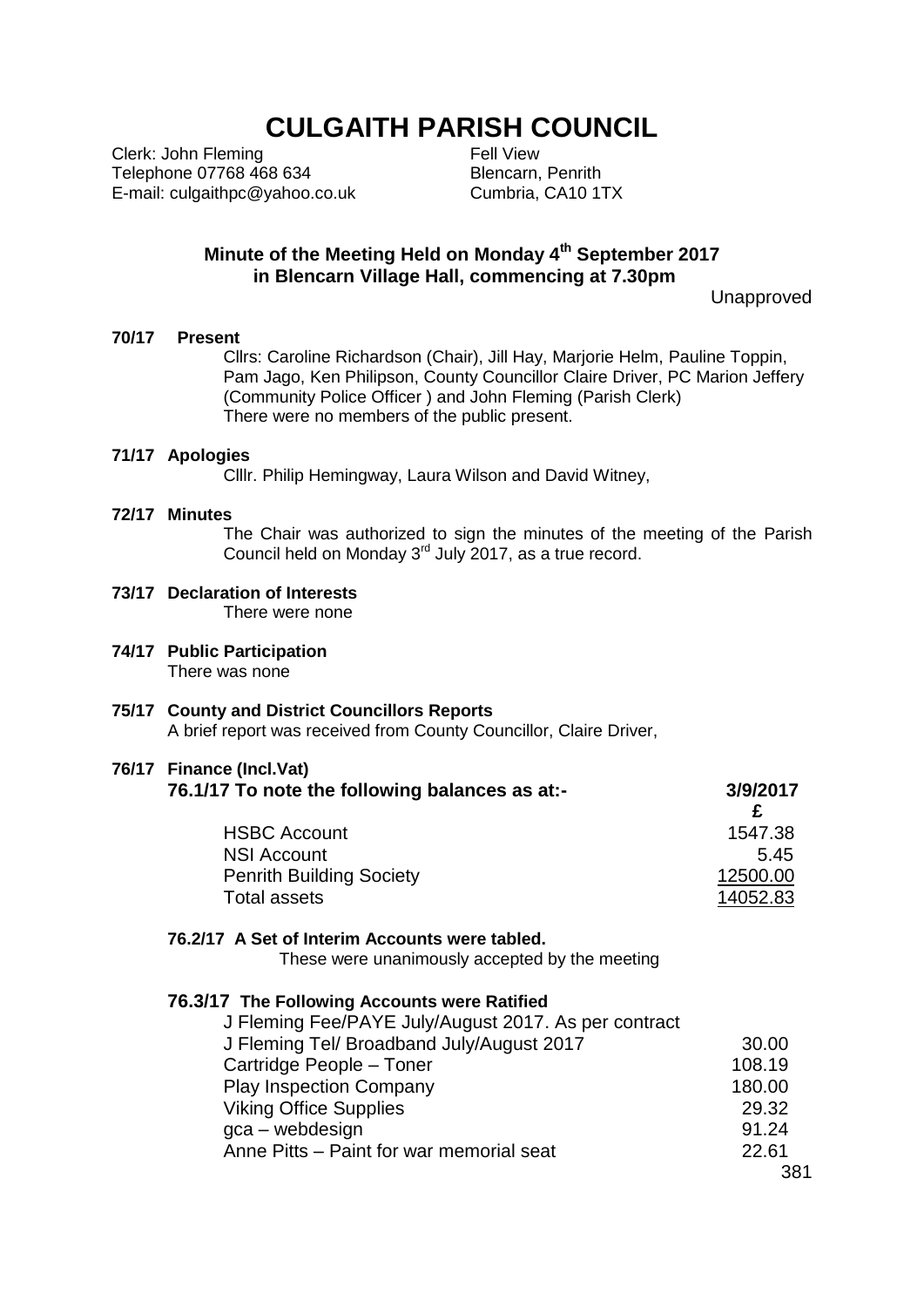| Information Commissioners Office (ICO)           |        |
|--------------------------------------------------|--------|
| - Data Protection Fee (DD)                       | 35.00  |
| Alan Kitchen - Skirwith Bus Shelter Roof Repair  | 277.49 |
| Logic Business Systems - E Mail Fault Repair     | 21.60  |
| <b>CALC Common Land and Village Green Course</b> | 75.00  |

#### **76.4/17 The Following Accounts were Approved for Payment**

| J Fleming Expenses - July / August                  | 38.44 |
|-----------------------------------------------------|-------|
| Kirkland and Blencarn Recreation Room - Hire 4/9/17 | 10.00 |
| J Fleming Heatons 3 x Archive boxes                 | 747   |

#### **76.5/17 To Report the Following Receipts**

There were none.

### **76.6/17 The Following Transfer Was Reported**

Penrith Building Society to Current Account 1500.00

#### **76.7/17 Transparency Fund Laptop computer Grant**

Reported that a grant towards a new Laptop, with software, had been applied for from the NALC Transparency Fund. Agreed to proceed with purchase once confirmation that a grant had been awarded and .on the proviso that the cost was covered by the award.

#### **77/17 Planning**

**17/0664** Outline application for residential development at Pea Foot , with approval sought for access.

The Council unanimously objected to the proposal detailed above, on the following grounds:-

- Increasing the size of the development from 2 to 5 houses will increase traffic on a dangerous bend and create a potential traffic hazard area.
- The site is at risk from flooding in extreme weather conditions, as has been experienced in recent years
- The development, on this side of the road, is outside the curtilage of the village.

**17/0460 Hazel Dene.** Redevelopment of garden centre/shop by erection of 13 houses, convenience store and café. -

Supported with proviso that the roof line be lowered on the three – story properties, as alongside the historic Carlisle/Settle, world famous, railway line.

| <b>185/2017 Tree Preservation Order - Horse Chestnut – Lane access</b> |                 |
|------------------------------------------------------------------------|-----------------|
| Pea Foot, adjacent to 'River Bend'                                     | - Served by EDC |

**17/0695** Full Application, Variations of conditions to 17/0053 Ivy Cottage, Culgaith **Fig. 17/0053** Ivy Cottage, Culgaith

382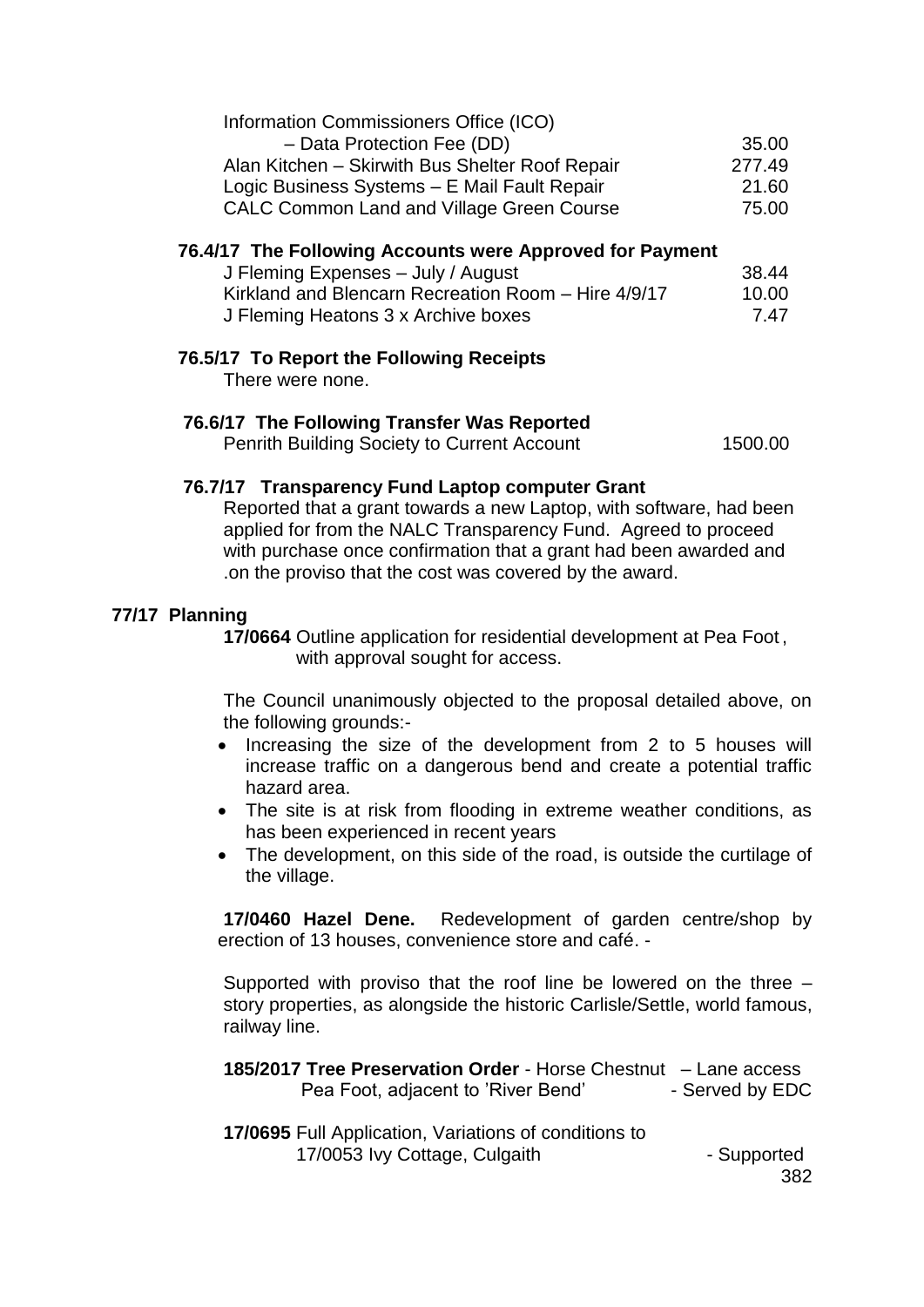| 17/0684 Reinstatement of red brick chimney       |             |
|--------------------------------------------------|-------------|
| Gilderwath, Kirkland Road, Skirwith              | - Supported |
| 17/0632 Outline Planning - Additional Dwellings, |             |
| Otters Holt, Culgaith.                           | - Supported |
| 17/0698 Removal of 6 Cypress Trees               |             |
| Durbervilles, Skirwith                           | - Supported |
| 17/0502 Land at Peafoot, Culgaith                |             |
| Outline planning for one dwelling                | - Supported |
|                                                  |             |

### **78/17 Highways and Land Matters**

- **78.1/17 The Replacement of the Footbridge – Mill, Blencarn –** In hand
- **78.2/17 White Hall Corner Drainage, Blencarn**  Work completed
- **78.3/17 Road Flooding Kirkland to Skirwith Road –** In hand with Highways
- **78.4/17 Defibrillator Road Signs, Skirwith and Blencarn** –

Grant Applied for.(Since awarded)

### **78.5/17 Drove Road Seat**

Reported that a Parishioner had repaired this memorial seat and had trimmed the foliage around it and EDC had removed the rusting bin and rubbish alongside it.

**Decision:-** To include grass cutting around the immediate vicinity of the seat in the 2018/19 grass cutting contract. To request from EDC that a waste bin, (which is routinely emptied) be located on the corner by the seat.

### **78.6/17 Culgaith War Memorial Seat.**

 Reported that Mr and Mrs Anne Pitts had very kindly rubbed down and painted this seat, with the Council providing the paint. This community spirit was to be applauded and it was unanimously agreed that a letter of thanks be sent

- **78.7/17 Pinfold Plaque, Culgaith** Reported that this plaque was in need of cleaning. It was confirmed that Anne Pitts had offered to undertake the task. This offer was very gratefully received and accepted.
- **78.8/17 Playground Reports** The 2017 reports do not appear to been received, this was to be looked into.

### **79/17 Devolution and Transfer of Assets from District to Parish Councils**

Correspondence had been received from Jane Langston, Deputy Director EDC Technical Services, outlining Eden Districts Councils reasons for their policy to devolve, non-statutory, District Council services to Parish Councils, **should a Parish Council agree to accept responsibility.**

Details were also provided on how EDC saw this financial changeover between 2018/19 and 2022/23, taking place.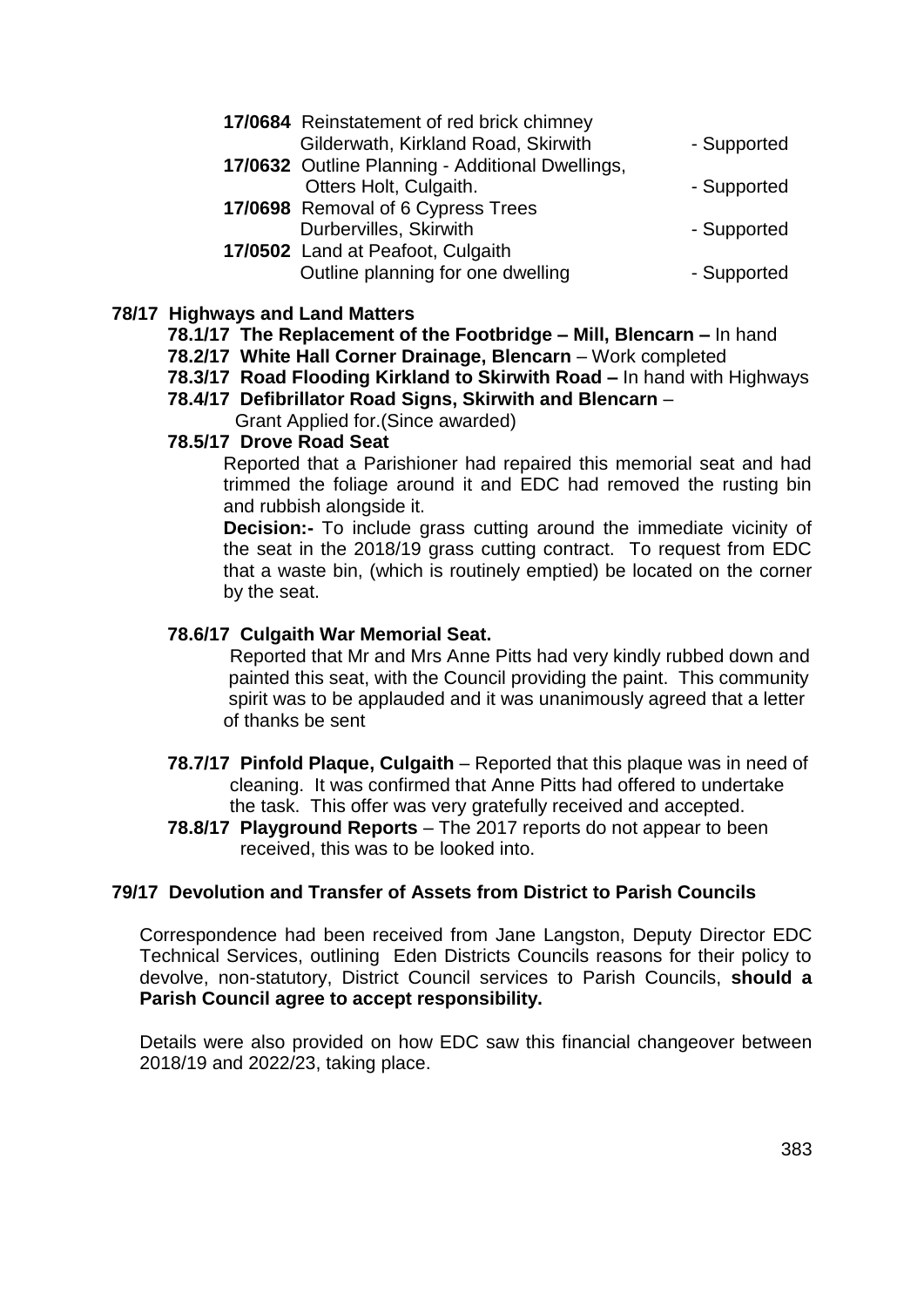The Council discussed this proposal in depth with the following points being raised:-

- 1. The initiative had initially been borne out of the Localism Act of 2011 which was both a European and UK Government initiative, with the objective '*To disperse power more widely in Britain today'*
- 2. There is no obvious statement within this Act that is to be used as a means by which a District Council could use the pretext of encouraging 'Localism' and the devolution of its powers, **as a means to reduced its expenditure**.
- 3. In an EDC document 'Local Delivery of Services Project', dated July 2015 a number of points were made:
	- **a.** Implementation of the policy would be the subject of '**discussion and agreement'**
	- b. A Parish Council would need to have to have the **facilities and resources** to be able to undertake any activity. The majority of Parish Councils do not have the resources to take on Footway lighting.
	- c. Allow Councils and communities to know and feel it is **their** choice if and how they participate
	- **d.** With regard to Parish Precepts, a District Council should seek to avoid **'double taxation'.** As a consequence should a Parish Council have to increase its Precept to cover the cost of taking on an additional responsibility, such as Footway Lighting, then there **should be a commensurate reduction in the District Councils charge on a householders Council Tax.**
- 4. A number of Parish Councils will welcome the opportunity to take over certain responsibilities locally, such as sports grounds, swimming pools, parks and cemeteries, others such as Footway Lighting, would be less popular.
- 5. In the case of Culgaith Parish Council, Footway Lighting is the only obvious responsibility for the District Council to consider devolving.
- 6. Whilst a District Council does not have a statutory duty to provide this facility, **neither does a Parish Council.**
- 7. In the event of EDC relinquishing their responsibilities and a Parish Council **not** agreeing to take on the responsibility. It will be for Eden's Councillors to make the final decision. However the footway lights would continue to be Eden's responsibility (maintenance, electricity and Insurance etc.) **until they are all eventually removed.**
- 8. The Parish Council appears to being '**held over a barrel'**. It is not obliged to take on footway lighting in the Parish, but if it does not, then Parishioners will be thrust into darkness, when EDC ceases to maintain them, with all the associated implications such as **Health and Safety and security.**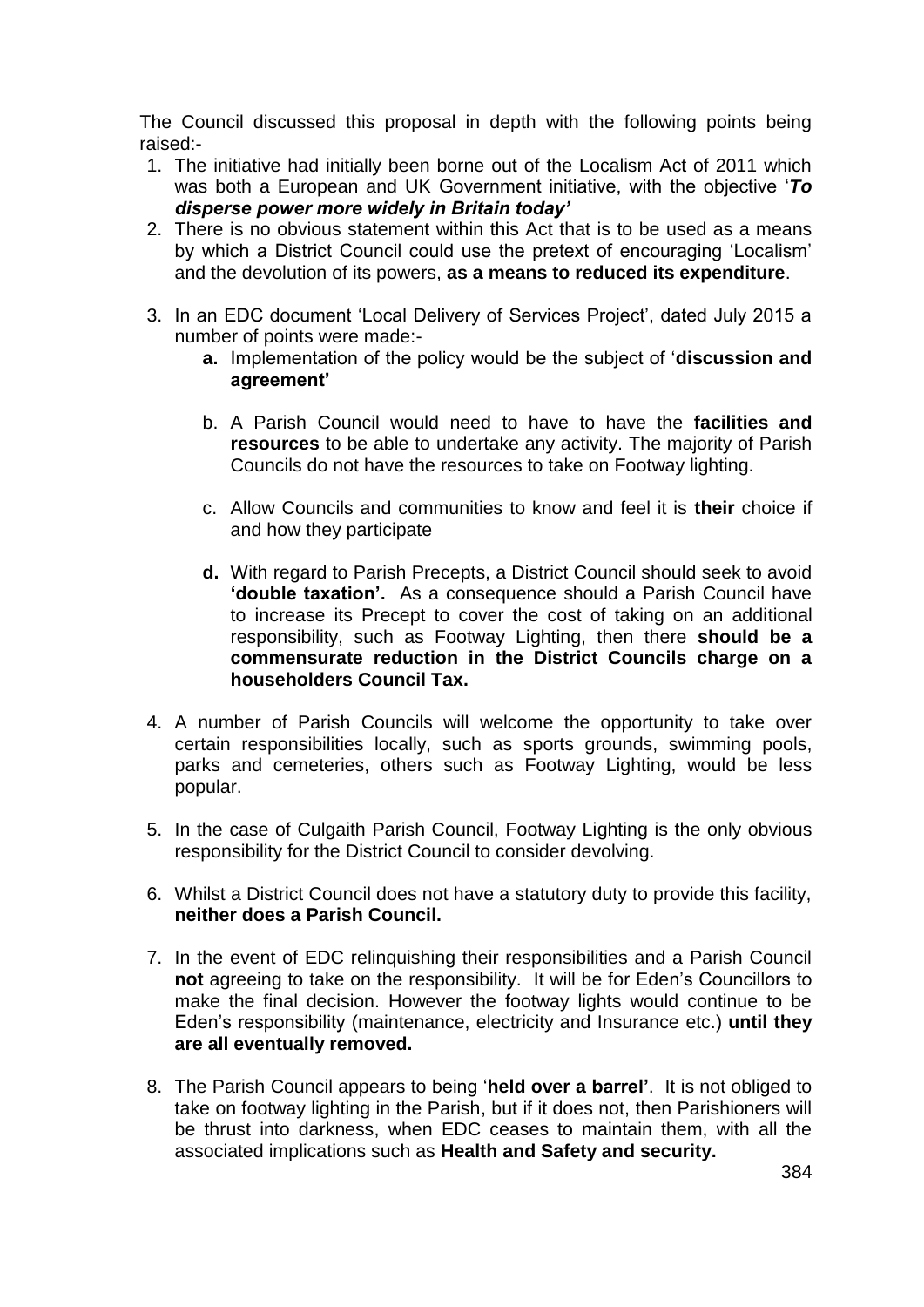- 9. Culgaith Parish currently has 27 'Approved' lights.
- 10.We are advised by CALC that the average maintenance cost per light, including electricity is approximately £100 per year. The cost of insuring 27 lights, valued at £3000 each, on an 'All Risks' policy is quoted as £300 per year. Thus the total cost to be loaded onto the Precept would be, in the region of £3000. In the case of Culgaith **this represents a 30% lift.**
- 11.If undertaken, a 'Parish Lighting Policy' would need to be drawn up.
- 12.The EDC devolution proposal is that the Parish Council would take over responsibility in April 2018/19 with EDC covering 100% of costs for that year. Reducing as follows, 2019/20 – 75%, 2020/21 50%, 2021/22 25%, In 2022/23 the Parish Council would bear the full cost.
- 13.There will be the opportunity for meetings to discuss issues, with the District Council working alongside CALC.

### **Conclusion to the Debate.**

- 1. Culgaith Parish Council has no desire or wish to take on the responsibility of Footway Lighting in its Parish. It has no experience or knowledge to enable it to do so.
- 2. The Council currently has an unfilled Councillor vacancy. It is proving difficult to attract parishioners willing to join the Council. Taking on more Councillor responsibilities will make recruitment even more difficult, in the future.
- 3. The day to day responsibility of managing a project such as Footway lighting would fall heavily on the shoulders of a Parish Clerk and this would raise remuneration and training issues.
- 4. The turnover of Parish Clerks, within Eden is high, taking on more responsibilities, involving more time, will further exacerbate the problem.
- 5. It would appear illogical for the 50 Parish Councils, within Eden District, to have to organise their own, individual maintenance contracts, with a specialist contractor, who has access to a hydraulic lift platform, when there already is in place a, centrally administered, cost effective, contract, covering the whole of the District.
- 6. Culgaith does not wish to be a party to a creeping 'sleaze tax', being thrust on its Parishioners by default, as a consequence of EDC walking away from its responsibilities to the community, under the false premise of 'Localism'.
- 7. Culgaith Parish Councellors, being well aware that Eden District Council has assets in excess of £8m and that many thousands of pounds cost have been incurred on unsuccessful planning appeals.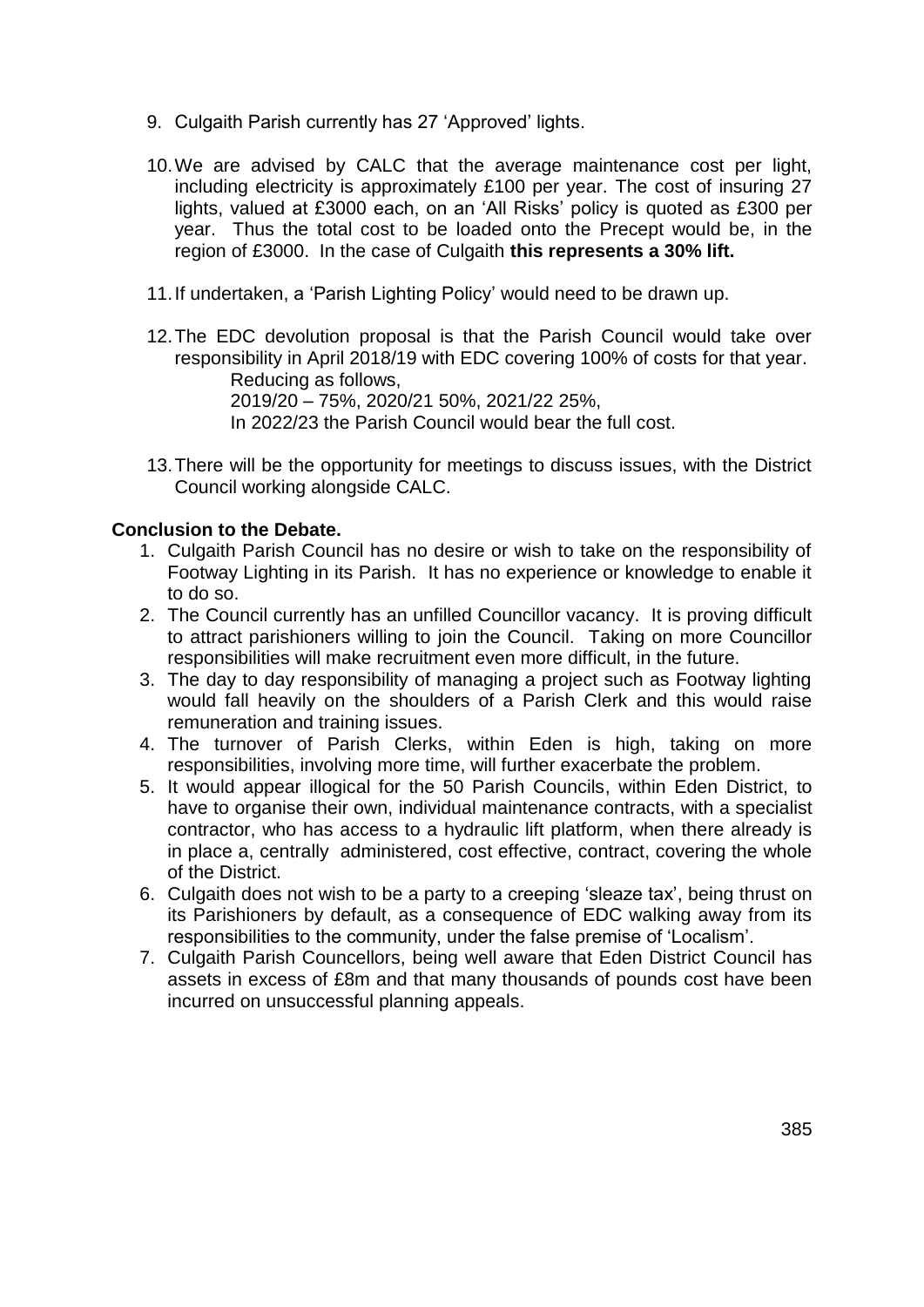- 8. If, however the Parish Council were to consider taking on the responsibility of Footway Lighting, before a decision could be made, the following matters would have to be addressed, by EDC and satisfactory answers received.
	- To agree an audit of fully installed and functioning lights taken over on the 1st April 2018. All agreed 'active' lights would have to be installed and operational by the 1st April 2018
	- For budgetary purposes, EDC would have to provide a full, itemised, costing for the operation and maintenance of 27 lights per annum. It would also need to confirm the actual value of the 100% grant provided for the year 2018/19. This information would be required by 15th October 2017, enable accurate Precept budgeting to be undertaken at the November 6th Parish Council meeting.
	- To avoid any long term risk of 'Double Taxation', an assurance would need to be given on the **commensurate** level of District Council reduction to the Council Tax.
	- Clarification would be sought on how EDC envisaged 50 Parish Councils would cost effectively arrange individual lighting maintenance contracts following the ending of the District Council's central contract with their specialist supplier. Would an opportunity be provided for Parish Councils to 'buy into' a centralised maintenance contract? If so who would administer this? Is this a role for CALC?
	- A detailed legal contract would need to be drawn up and agreed between EDC and Culgaith Parish Council before take over on the 1st April 2018.
	- EDC would be expected to provide the Parish Council with a 'day to day' operational manual to ensure that Health and Safety Executive requirements were adhered to at all times. This being particularly important when considering insurance responsibilities.
	- Parish Councillors and Parish Clerks have no expertise in the managing and maintenance of footway lighting. What training will be provided prior to taking on this responsibility on the 1st April 2018? It would be assumed that Eden District Council would bear the full cost of this training programme.
	- Other than lighting, are there any further responsibilities that EDC are expecting Culgaith Parish Council to take over?

## **80/17 Common Land Course. 18th July 2017.**

A brief report was delivered by Cllr C Richardson. A document on the issues surrounding the management of Common Land are on file.

### **81/17 CALC. Housing / Neighbourhood Plan Meeting.**

A brief report of the meeting was given by Cllr Jill Hay 386